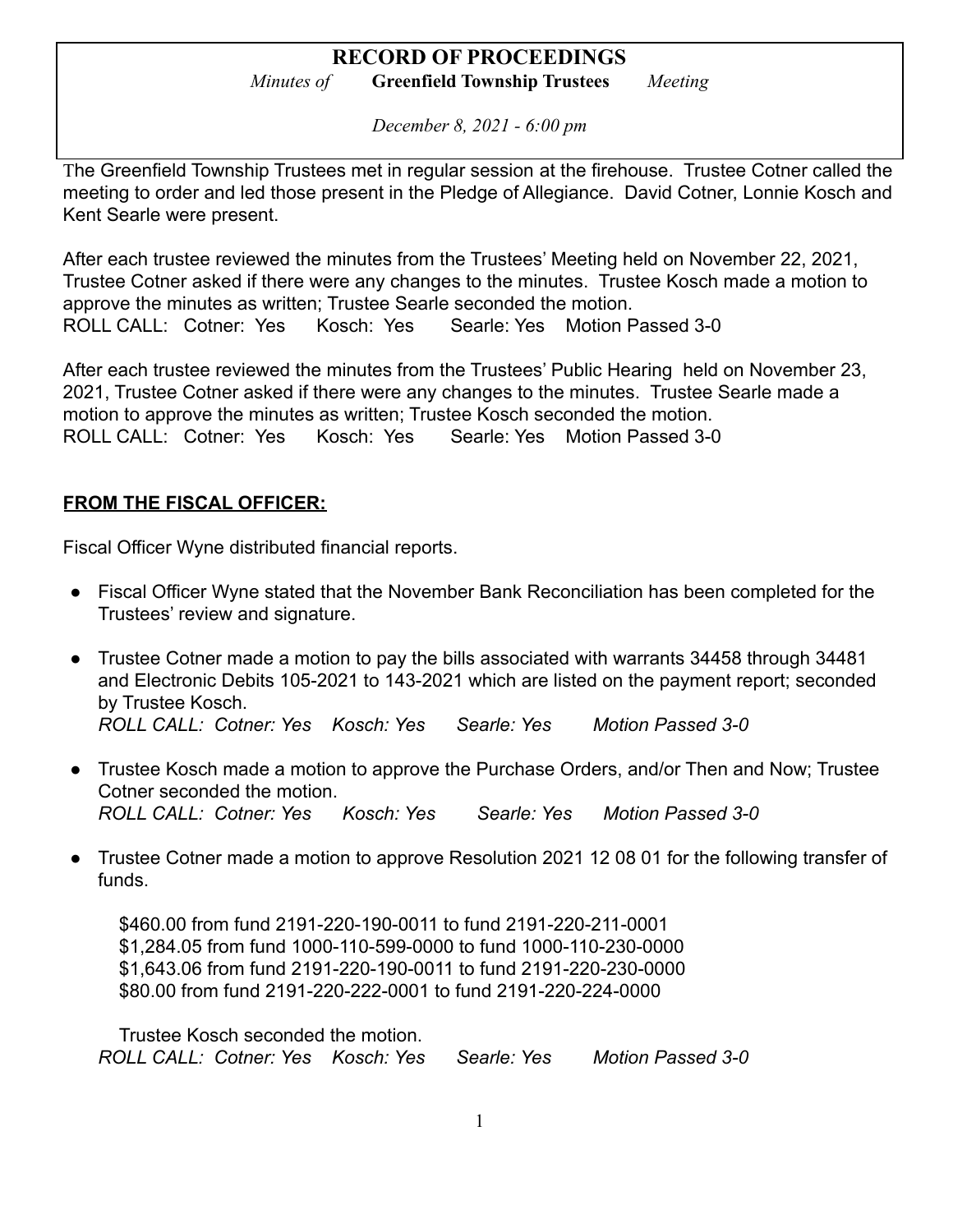*December 8, 2021 - 6:00 pm*

- *●* Trustee Cotner made a motion to approve Resolution 2021 12 08 02 to retain Brosius, Johnson, Griggs, LLC;. The compensation for such counsel during 2022 shall be paid as follows: \$225.00 per hour for partner attorney, \$205.00 per hour for senior associate, \$180.00 per hour for associate time; \$120.00 per hour for law clerk and \$105.00 per hour for legal assistant, plus the out-of-pocket charges for such items as copies, postage, facsimiles, mileage, etc. The total compensation shall not exceed \$10,000.00 without further action by the Board of Trustees. Trustee Kosch seconded motion. ROLL CALL: Cotner: Yes Kosch: Yes Searle: Yes. Motion Passed 3-0
- Fiscal Officer Wyne asked the Board if they wished to proceed with discussion and adoption of the resolution for the 2022 Budget; all agreed to proceed.

The following resolution was presented: 2021 12 08 03:

"The Board of Trustees of Greenfield Township, Fairfield County, met in representation on December 8, 2021 at the firehouse at Carroll, Ohio with the following members present: Dave Cotner, Lonnie Kosch, Kent Searle. Be it resolved by the Board of Trustees of Greenfield Township, Fairfield County, Ohio that to provide for the current expenses and other expenditures of said Board of Trustees during the fiscal year ending December 31, 2022, the attached summary be and the same are hereby set aside and appropriated for several purposes for which its expenditures are to be made for said fiscal year". Fiscal Officer Wyne noted this would be adopted as permanent this year so it doesn't need to be changed each year from temporary to permanent. She also asked the Trustees to sign the resolution before they left the meeting.

Trustee Cotner moved to approve the resolution as presented; Trustee Kosch seconded the motion.

ROLL CALL: Cotner: Yes Kosch: Yes Searle: Yes. Motion Passed 3-0

- Fiscal Officer Wyne stated the renewal for the Township HRA needs be signed; however before she signs and returns it, she wants to make sure that the Trustees were still ok with the HRA amounts. For Single the total is \$6,500 with the employer paying 80% and the employee paying 20% per each claim. The actual funded amount for singles for the township is \$5,240.00 for each employee covered by single coverage. For Family the total is \$13,100, with the employer paying 80% and the employee paying 20% per each claim. The actual funded amount for families for the township is \$10,480.00 for each employee covered per family. All Trustees were in agreement for Fiscal Officer Wyne to sign and return the Township HRA document.
- Fiscal Officer Wyne met with Brian from 5/3 regarding the Township investments. She noted that Trustee Kosch was present for a portion of the meeting since he came into the township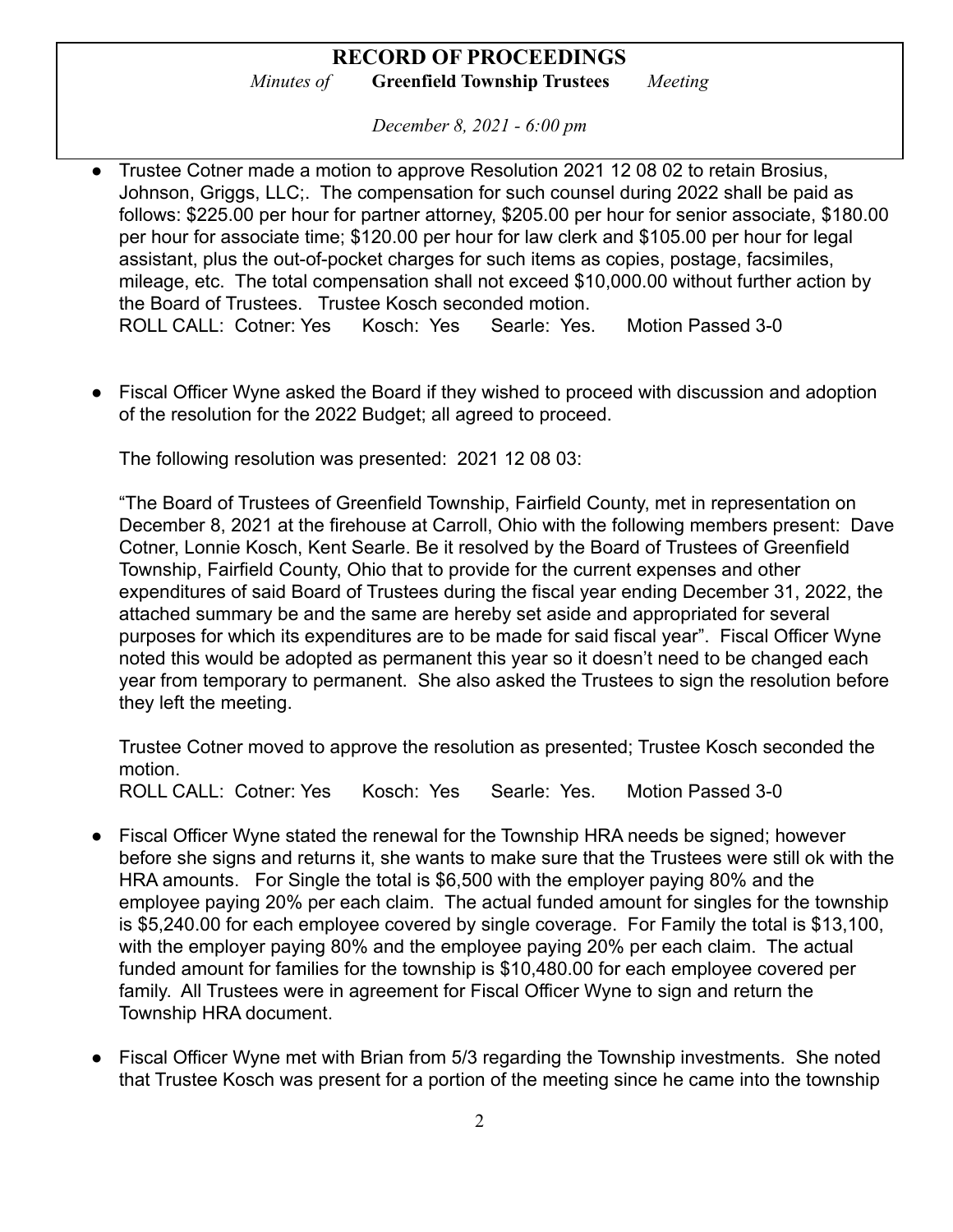*December 8, 2021 - 6:00 pm*

to sign payroll. She would like to take \$250,000.00 from the market fund to invest in a one-year Certificate of Deposit. This would leave the township with \$427,840.09 of funds that can be liquidated if the township would need funds.

Trustee Searle made a motion to approve using \$250,000 of the 5/3 market fund to invest in a one-year Certificate of Deposit. Trustee Cotner seconded the motion. ROLL CALL: Cotner: Yes Kosch: Yes Searle: Yes. Motion Passed 3-0

- Fiscal Office Wyne stated she is inquiring if we are keeping the same meeting schedule for 2022 meetings: second and fourth Wednesday of each month at 6 p.m.? If so, she will prepare a resolution for the next meeting. The Trustees were in agreement with keeping this schedule for 2022.
- Fiscal Officer Wyne inquired how the Trustees want to be paid for their salary in 2022, per diem or base it off of 200 days? The Trustees agreed to keep the salary base the same as it is currently being done, which is 200 days.
- OTA Conference: The conference is scheduled for January 26, 27 & 28, 2022, and it will be an in-person conference. Trustee Searle stated he would like to attend. Fiscal Officer Wyne also noted she will be adding Zoning Inspector Barbee as an associate member. Forms will be placed in everyone's boxes.

Fiscal Officer Wyne stated she wanted to go into Executive Session to discuss compensation. It was determined that this would occur later in the meeting for both her compensation issues as well as additional compensation issues to be discussed by the Board.

**ZONING DEPARTMENT:** Caitlin Barbee, Zoning Inspector, presented the following concerns:

- Updated Zoning Resolution: The updated zoning resolution went on-line with all the changes that have been made this year. There is a tentative meeting scheduled with the Zoning Commission to look at additional items that need to be discussed and reviewed.
- Posting Zoning Permits: We have received the okay from the prosecutor's office to post zoning permits with addresses and type of permits. This will be posted under the Zoning section of the township website.
- BZA: There have been two BZA hearings recently. There is also a hearing scheduled for Wednesday, December 15, 2021 at 6:30 p.m. at the Greenfield Township firehouse for the Fairfield County Commissioners.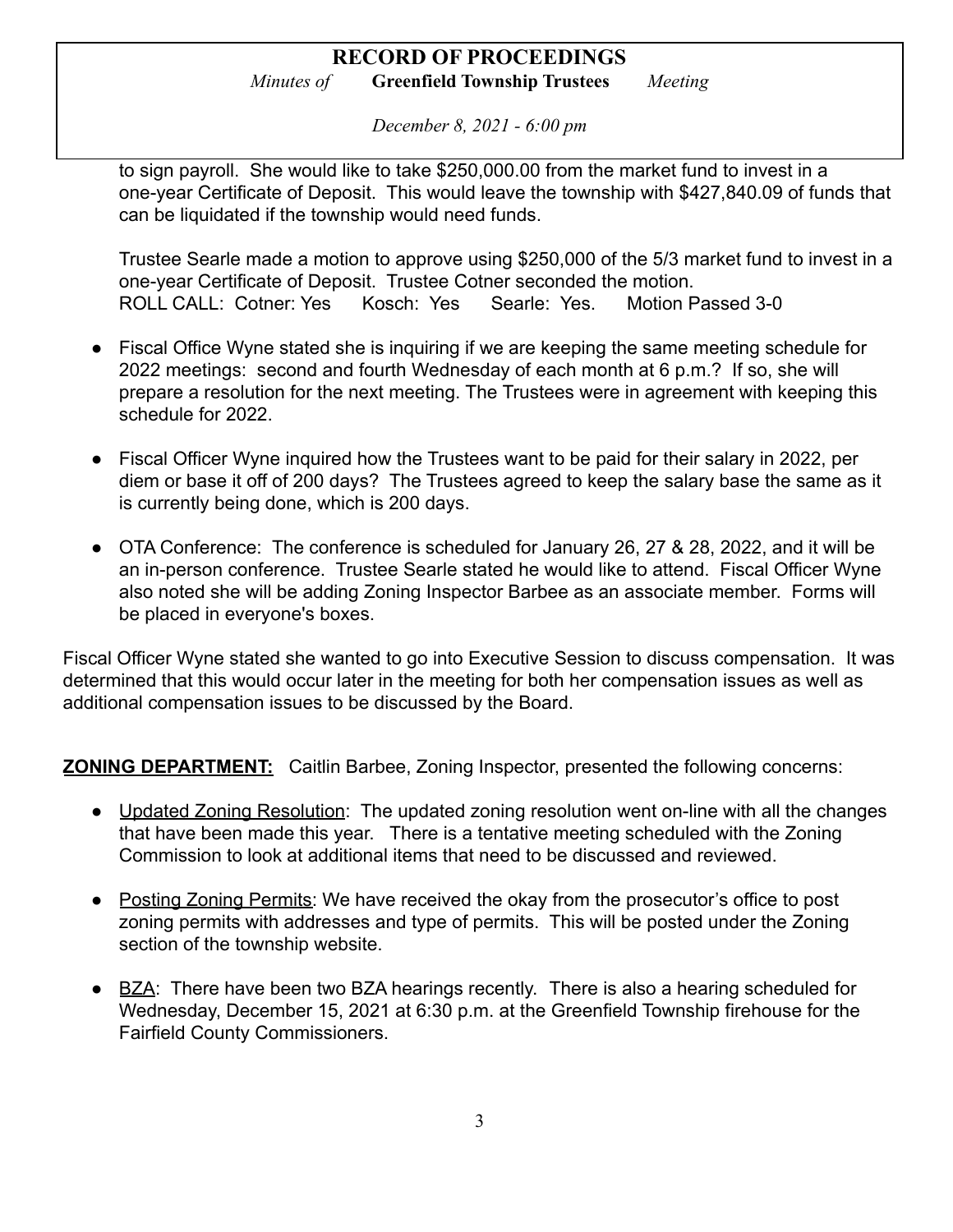*December 8, 2021 - 6:00 pm*

One of the upcoming hearings is for the Precision Pain Care Clinic at 1525 Election House Road. In the record, it is zoned as industrial - B-1. For what they are looking to do, it does not need a variance, so that hearing needs to be canceled. Discussion continued regarding the details of the proposed changes, and the process for canceling the zoning hearing, as well as how to refund the money and collect the proper amount. She noted they will still need a zoning permit for building on the property. It was determined that she will send cancellation letters to the adjoining landowners. Also, the money will be refunded to them, and then the zoning permit fee will be charged at the time of application.

- Line Property Violation Letter/Violation Letter Templates: This violation letter has been emailed to the Board for review before it is sent out, and will be used as the standard warning letter for running a business out of a home. Also, Ms. Barbee has violation letter samples from Bloom Township that she will use as a draft to modify and create for Greenfield Township use.
- Rolling Hills Storage: In reviewing the records, Ms. Barbee noted that there was a parcel one-half acre - that was never rezoned, so it is still zoned as agricultural; 1.75 acres was rezoned. Discussion continued regarding how to move forward with notifying the landowner of the zoning issue. It was determined there was no further notification needed.
- Permit Report: The Permit Report was provided to the Board. Also, Ms. Barbee noted she has continued to work on tutorials for the iWorks program on the laptop computer to learn how to use it. She sees where it will be beneficial to use in the future.
- Fisher Property: Trustee Cotner raised the issue of the Fisher property on Coonpath Road, which was being dealt with prior to Ms. Barbee becoming Zoning Inspector. There has been no further communication from them since they were sent a letter to notify them to clean up the property. He noted he has seen where trees/wood have been stacked up, and brush has been cleared toward their neighbor's house. He will attempt to reach her again and leave another message to find out where things stand. Trustee Searle noted that Kull Brothers had been contracted to clear some trees and brush to allow the Township access to the existing house for inspection; he asked whether the assessment had gone to the Auditor. Fiscal Officer Wyne replied it had not, as she needs to get guidance from Josh about how to complete the process. It needs to be done by the end of the year.
- Zoning Inspector Office Hours: Trustee Searle raised the issue of establishing the Zoning Inspector's schedule/ office hours now that she has been in the position for a period of time. It was decided that she would have office hours as follows: Tuesdays: 9 a.m. to 12 p.m.; Wednesdays: 3 - 6 p.m.; Thursdays: 9 a.m. to 12 p.m. This will allow for attendance at evening hearings which are usually held on Wednesdays. Also, the Trustee meetings are being held on Wednesday evenings, so she will be able to attend the meetings after regular office hours.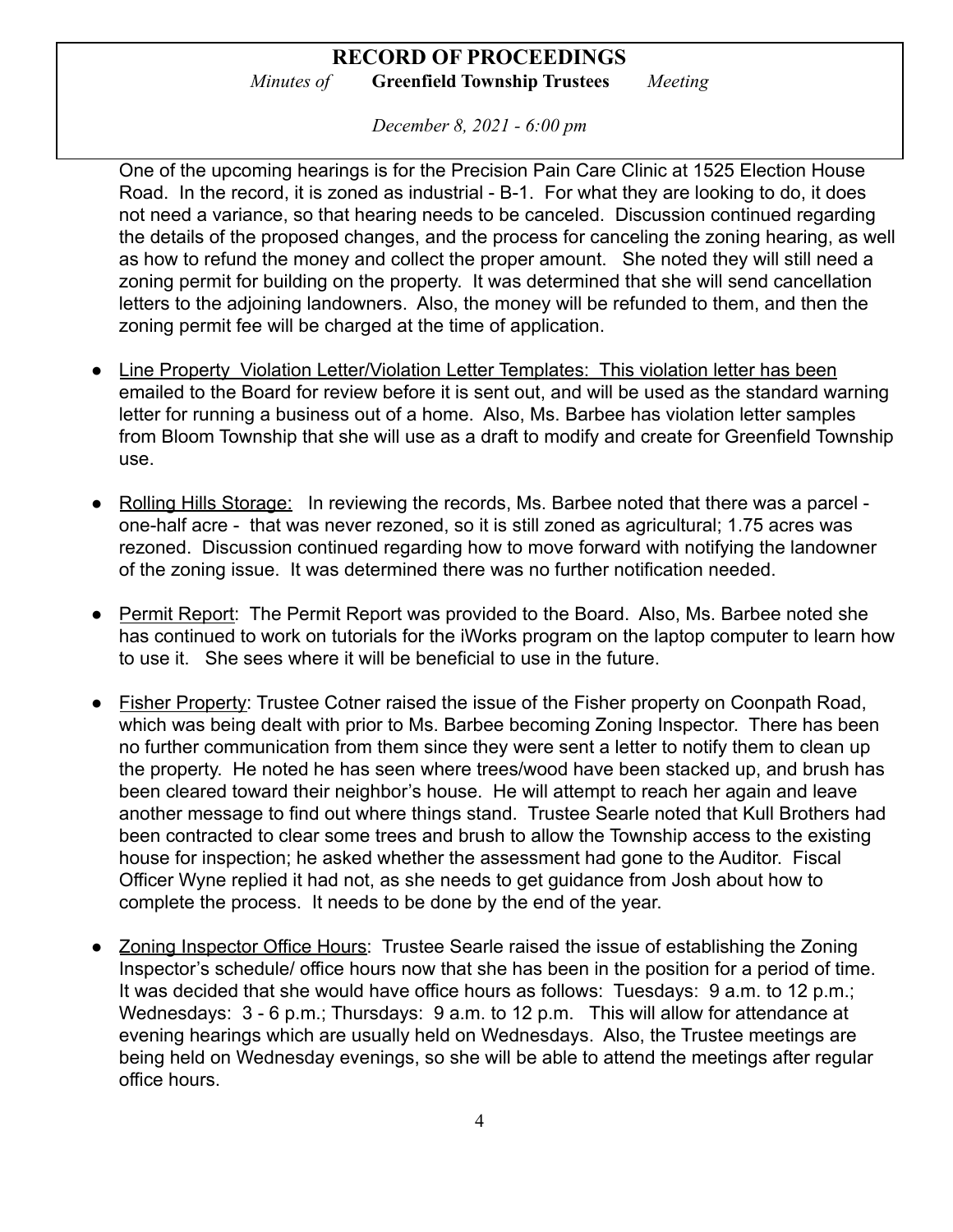*December 8, 2021 - 6:00 pm*

**ROAD AND CEMETERY**: Road Superintendent Tom Shafer Reported on the following items:

- $\bullet$  IT Issue: Tom explained there had been an issue with the software package he uses to complete his inventory - Softworks - which is required by the state of Ohio. Softworks is used to inventory roads, culverts, guardrails, signs, and maintenance. After calling in the township IT consultant, Bill Cipparone, it appears the computer has been hacked and the Softworks file was modified; this appears to have happened in Feb. 2021. Bill was able to restore some of the data, but not all of it. Bill worked with the data specialist with Softworks, Kim Miller, and she confirmed that the file had been modified by an outside source. This means the software will probably need to be purchased again, along with a maintenance agreement. (The prior maintenance agreement lapsed. It is unknown whether the company ever sent a new one to the township to be renewed). A new maintenance agreement will cost around \$650-700. Tom was able to recover the data he needed to provide his monthly sign inspection sheet to Fiscal Officer Wyne; however it appears about two years worth of data cannot be restored. Fiscal Officer Wyne noted whomever has accessed the data is picking and choosing what they are accessing/removing. Bill did remove Tom's computer from the old server so no outside source has access at this point.
- Trustee Kosch inquired about whether Tom had discussed working on the computer with the full-time Road employee, Jeff. Tom confirmed that he had done so.
- Trustee Kosch also inquired about the status of the work that needs done in Woodland Heights, as he had been contacted about some brush and a log in a ditch in the area. Tom replied that whoever trimmed trees in that area had left the debris.
- Trustee Cotner asked about the status of the sign at Route 158 and Ginder Road. Tom reported he had contacted the state of Ohio and they are going to take care of it.
- Trustee Searle inquired about a small area near the high school that is used for gravel storage. He had been contacted by a resident who called it "unsightly", and said the grass was grown up next to the road. Trustee Cotner noted that the township had been allowing a company who is working in the Village to also store gravel there as well as park equipment. Tom explained that the area is narrow and difficult to access, and a different mower would need to be brought over and used to cut that spot.

**FIRE DEPARTMENT:** Chief Smith reported on the following items:

● FEMA Grant: Chief Smith reported he is still working with the county grant writers to write this grant. They will assist with a final review.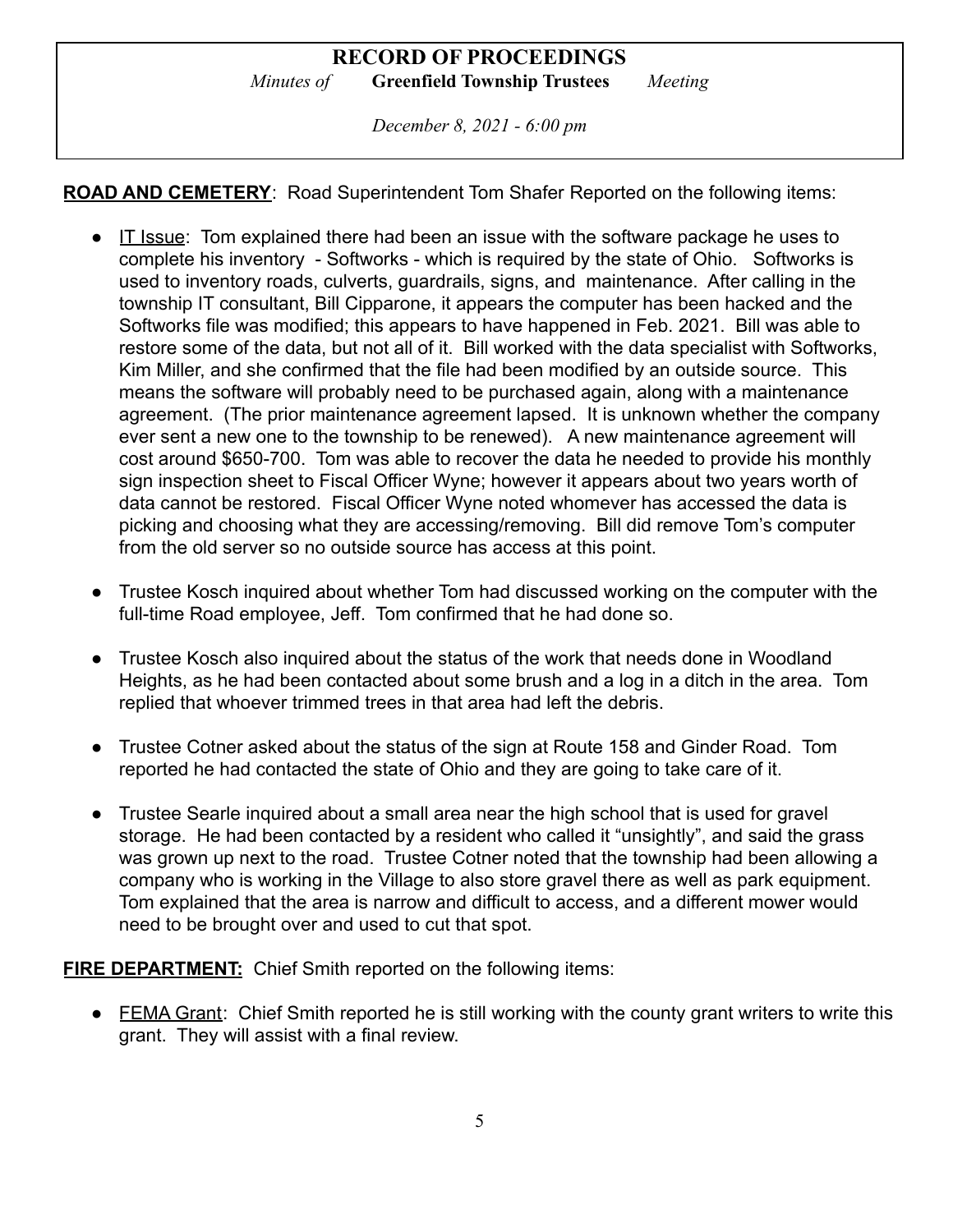## **RECORD OF PROCEEDINGS**

*Minutes of* **Greenfield Township Trustees** *Meeting*

*December 8, 2021 - 6:00 pm*

- Bloom Township borrowing Greenfield's Engine: Bloom is still using Greenfield's back-up engine while their engine is being repaired.
- Santa in the Village Event: This past weekend, GTFD participated in the Santa in the Village event, driving Santa around and attending the tree-lighting ceremony.
- Tyler Technology: GTFD met with Tyler Technology and the county dispatch center regarding new software that will be installed over the next 12-18 months to be used by the entire county, including the sheriff. This will be helpful to the fire department as it will use touch screen technology, so it will be used for responding rather than needing to use radios.
- Blood Drive Thompson Concrete: Thompson Concrete is sponsoring a Red Cross Blood Drive on Friday, December 10, 2021 at the Firehouse from 11 a.m. until 6 p.m.
- First Aid and CPR class: On Saturday, December 11, 2021, the GTFD will be teaching a first aid and CPR class at the Glory Land Church.
- Kull Road Property: Chief Smith is meeting today with Bill Toole, Fairfield County Building Inspector, regarding a property that had been discussed with Zoning Inspector Barbee.
- Resignations: Chief Smith reported on two resignations where the firefighters have obtained full-time jobs and can no longer meet the hours requirement of their part-time positions: Carlie Goodchild and Kaylee Springer. Trustee Searle noted that if they move forward with resigning, they will not be eligible for any ARP funds that are deemed available. Fiscal Officer Wyne explained that they had already submitted their resignations, and Chief Smith confirmed they had already obtained full-time jobs.

Trustee Cotner made a motion to accept the resignation of Carlie Goodchild and Kaylee Springer. Trustee Searle seconded the motion.

ROLL CALL: Cotner: Yes Kosch: Yes Searle: No. Motion Passed 2-1

## **FROM THE TRUSTEES:**

Trustee Searle raised the issue of the development on Carroll Southern Road. He noted that Tom Shafer had emailed them regarding the road base, with his recommendation that it be at least 10 inches, rather than only the planned six inches of type 304 aggregate. This is still not included in the plans. Trustee Cotner noted that he had spoken with Jermiah Upp, who agreed with Tom's recommendation, and said he would look into it. Trustee Searle noted there is another RPC meeting on December 20, 2021 and suggested that Tom or someone should attend the meeting to voice concerns the Township has about the development. It was noted that the other issues, i.e. the size of the entrance, the cul de sac, and the planned island/green space in the entrance had been removed, per the third set of plans that had been submitted.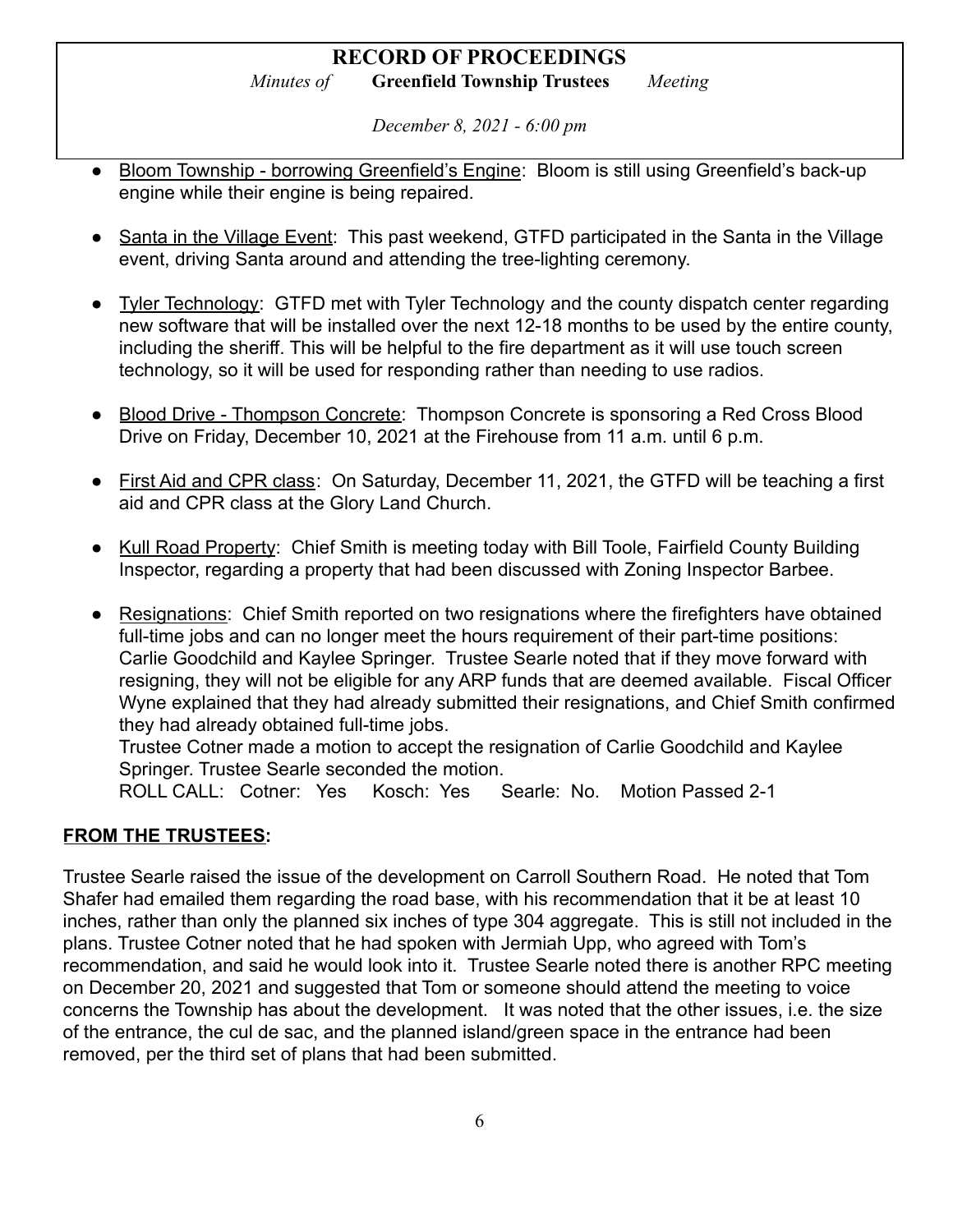*December 8, 2021 - 6:00 pm*

Trustee Searle attended the Hunters Run Conservancy District virtual meeting on December 2, 2021. The primary discussion was regarding dam number 4 and 9 in the county. Dam number 4 is Rock Mill which was built in 1959. The last study was done in 2015, and it was determined the spillway is not wide enough. There is a study being conducted, and there are plans to work on the dam in the future.

Trustee Searle also raised the issue of compensation for Kim Wickham, who had worked on the amended zoning resolution. She had completed four hours of work on the revision, and he would like to compensate her for doing the work.

Trustee Cotner made a motion to pay Kim Wickham \$100 for the work she completed on amending the zoning resolution. Trustee Searle seconded the motion. ROLL CALL: Cotner: Yes Kosch: Yes Searle: Yes. Motion Passed 3-0

Trustee Cotner noted the next scheduled Trustee Meeting will be held on Wednesday, December 29, 2021 at 6 p.m. at the Firehouse.

At this time, Trustee Searle made a motion to go into Executive Session to discuss compensation. Trustee Kosch seconded the motion.

ROLL CALL: Cotner: Yes Kosch: Yes Searle: Yes. Motion Passed 3-0 The Executive Session was entered at 6:58 p.m.

Trustee Searle made a motion to come out of Executive Session; Trustee Cotner seconded the motion.

ROLL CALL: Cotner: Yes Kosch: Yes Searle: Yes. Motion Passed 3-0 The Trustees returned from Executive Session at 7:46 p.m.

Trustee Searle made a motion to give a .75 cent raise to the part-time employees of the Township, Jane Baughn and Doug Hughes, beginning with the first full pay period in 2022. Trustee Cotner seconded the motion.

ROLL CALL: Cotner: Yes Kosch: Yes Searle: Yes. Motion Passed 3-0

Trustee Searle made a motion to give the two full-time Road Department employees a three-percent raise, beginning with the first full pay period in 2022. Trustee Cotner second the motion. ROLL CALL: Cotner: Yes Kosch: Yes Searle: Yes. Motion Passed 3-0

Trustee Searle made a motion to give the Fire Chief a three-percent raise beginning with the first full pay period in 2022. Trustee Kosch seconded the motion. ROLL CALL: Cotner: Yes Kosch: Yes Searle: Yes. Motion Passed 3-0